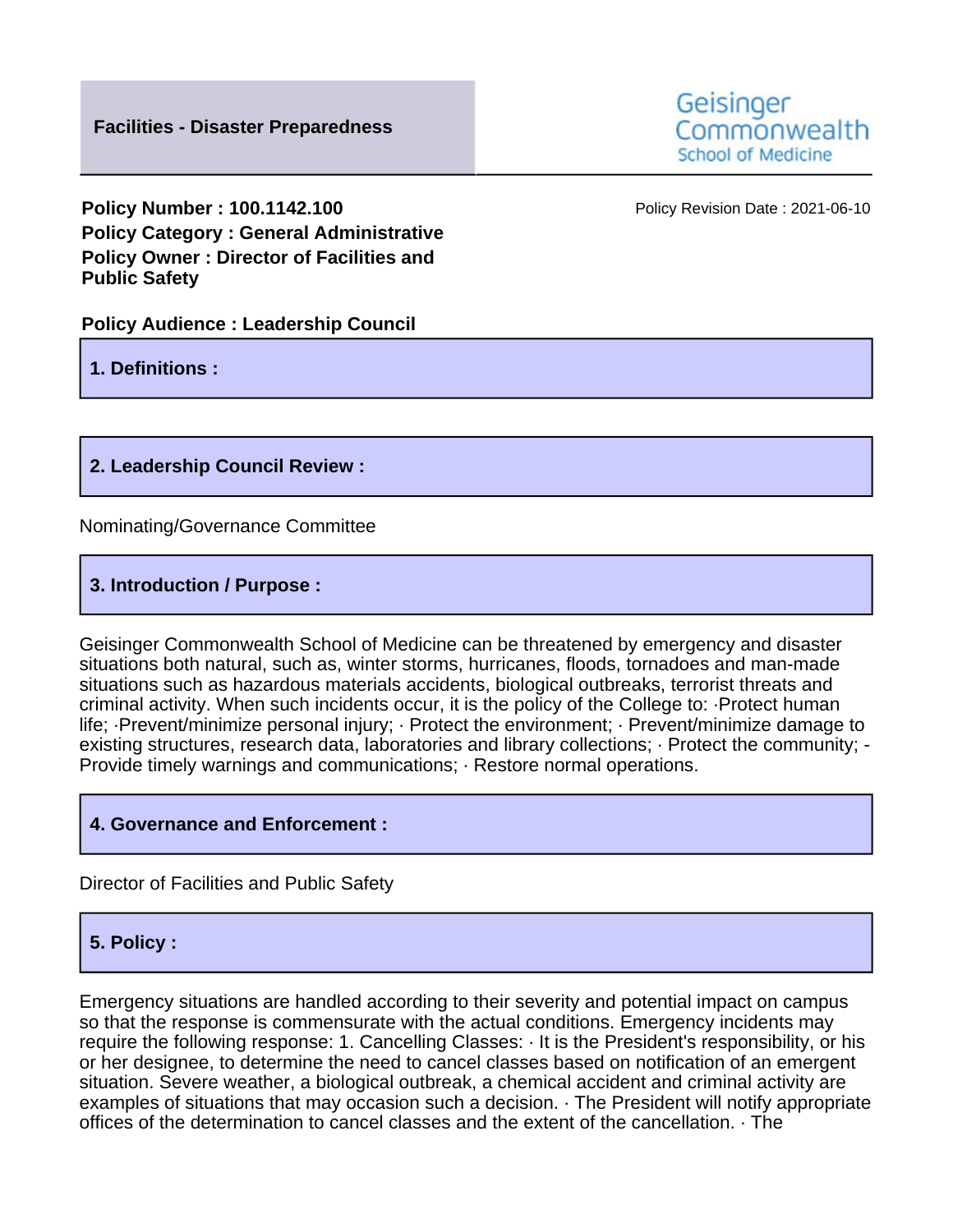President's Office, Marketing and/or and Director of Facilities and Public Safety will make class cancellation known using College and other media outlets, text messaging, emails and student voice mails. 2. Closing Campus: · It is the President's responsibility, or his or her designee, to make determinations concerning incidents requiring campus closure. The President may consult with Cabinet Members concerning the level of the response required by an emergent situation. In the event of expected bad weather, a group of employees representing Student Affairs, Curriculum, Human Resources, Facilities& Public Safety and the Vice Dean's Office are responsible to assess weather conditions and provide a recommendation to the President & Dean. · If the situation warrants, the President, or his or her designee, may authorize the evacuation of a College facility and/or the closing of selected parts of the campus. · Individual academic departments are not authorized to close buildings and/or cancel classes. · The President, and his or her designee, and the Director of Facilities and Public Safety assembles the College's Emergency Response Team, and manage the response to the emergency. Types of Incidents Requiring Campus Closure 1. Minor, localized incident that occurs in a building or affects a small portion of the campus that can be quickly resolved with existing College resources, (e.g., localized chemical spill, plumbing failure in a building, etc.). Only a section of the campus may need to be closed and the determination for doing so will be made by the Director of Facilities and Public Safety, in concert with the President, or his or her designee. The Facilities and Public Safety Office, in conjunction with the Marketing Department, will provide the College community with information about the incident using the emergency notification systems and local media outlets, if appropriate. 2. Major emergency that disrupts a substantial portion of the College community (e.g., building fire, severe flooding, major chemical spill, terrorist threats, criminal activity, etc). As soon as information becomes available about the severity of the incident the President/Dean, or his or her designee, the Vice Dean, and other key members of the College's Emergency Response Team will evaluate the scope of the incident, coordinate essential services and provide emergency information through the Dean/President's Office. Because such incidents escalate quickly and may have serious consequences for critical College functions and/or life safety, the campus may be closed in whole or in part as appropriate. The Marketing Department will also be consulted and engaged. 3. Disaster affecting the entire College grounds and surrounding community, (e.g., hurricane, tornado, widespread chemical or biological agent contamination, etc). Disasters of this magnitude require the immediate assembling of the Emergency Response Team who will work in concert with the President, his or her designee, and surrounding agencies to address the crisis and return College operations to normal as soon as possible. As information is received, emergency conditions may intensify or lessen that will affect the closure of campus facilities. At all times, authorization must be secured from the President, or his or her designee, to close the campus in whole or part. Emergency Response of the Department of Facilities & Public Safety When the determination is made by the President, or his or her designee, to close the campus because of an emergency or disaster, the Department of Facilities & Public Safety will authorize the following actions: · Activate the Emergency Operations Center. ·Send out notifications/instructions to the Geisinger Commonwealth School of Medicine Community through the emergency notification system. · Close the parking lots to incoming vehicles depending on the nature of the emergency. · Deploy security staff and, if possible, enlist the help of maintenance personnel to close and lock academic buildings, if it is safe to do so.  $\cdot$ Notify the Vice Dean or designee of the decision to close campus and advise whether to have students remain in place until the "all clear" notice is given. · Station security officers or maintenance/housekeeping personnel at key intersections to direct people off campus. · Request message to be posted at the key College location, indicating that the college is closed, as appropriate. · Close the streets surrounding the College depending on the nature and severity of the emergency. · Notify regulatory agencies and emergency responders, as required.